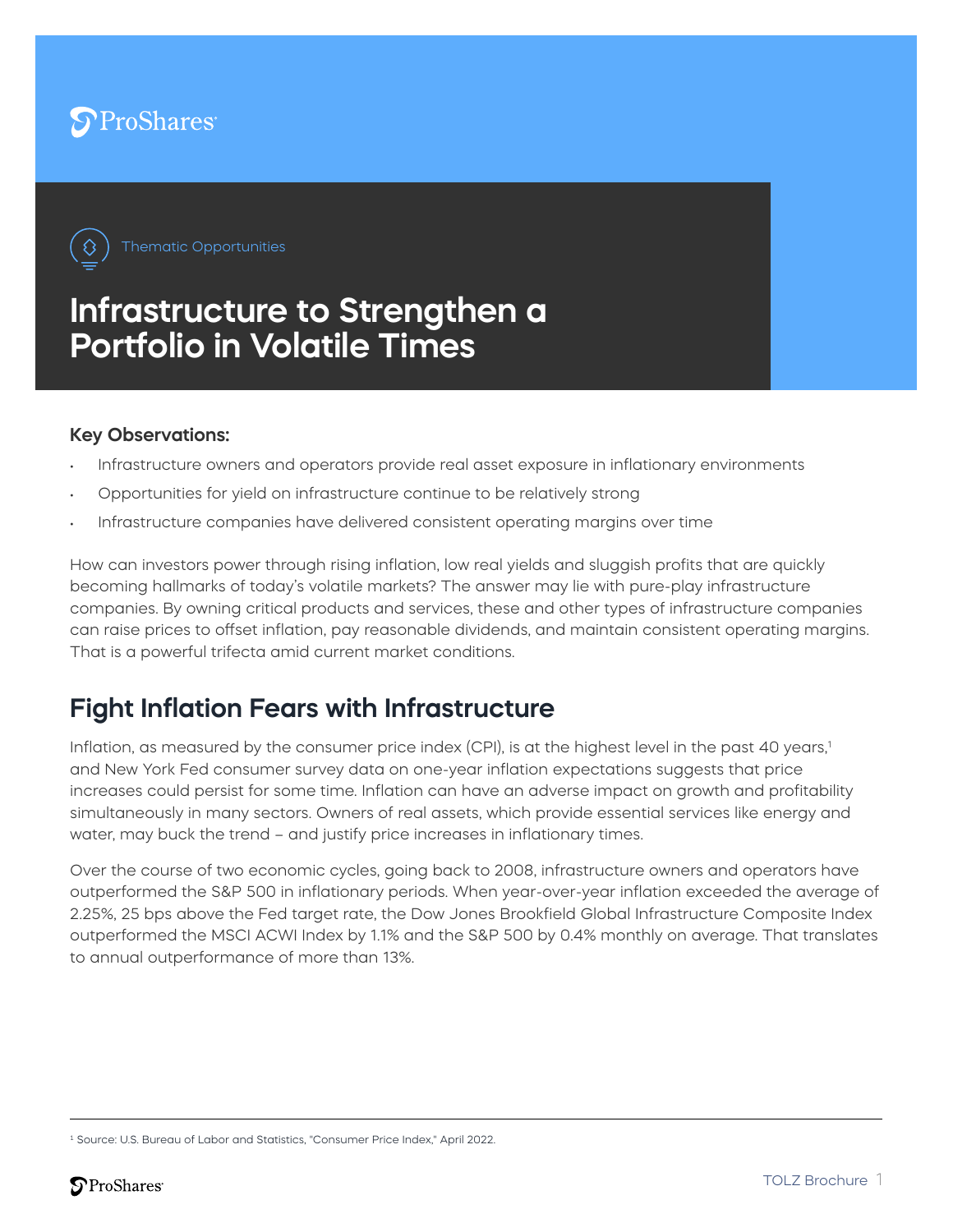

#### **Pure-Play Infrastructure Companies Outperformed in Periods of High Inflation**

Source: Bloomberg, 7/31/08–3/31/22. MSCI ACWI Index is a global equity index designed to represent performance of the full opportunity set of large- and mid-cap stocks across developed and emerging markets. Index information does not reflect any management fees, transaction costs, or expenses. Indexes are unmanaged, and one cannot directly invest in an index. Past performance does not guarantee future results.

# **Hungry for Yield**

The hunt for yield has been challenging in the low interest rate environment that followed the 2008 global financial crisis. Now, the addition of rapidly rising inflation in a still relatively low interest rate environment makes this even more acute. Investors looking for yield may be skeptical of fixed income as the Fed starts a prolonged rate hiking cycle, since loss of principal could easily offset any gains from interest. Further, high inflation erodes real rates of return. While fixed income is principal protected, there is no participation in economic growth.

Infrastructure companies often offer attractive yield, while also providing potential for capital appreciation. Since 2014, infrastructure owners and operators have provided yield meaningfully higher than that of the S&P 500 or the 10-year US treasury, potentially helping satisfy investor yield appetite.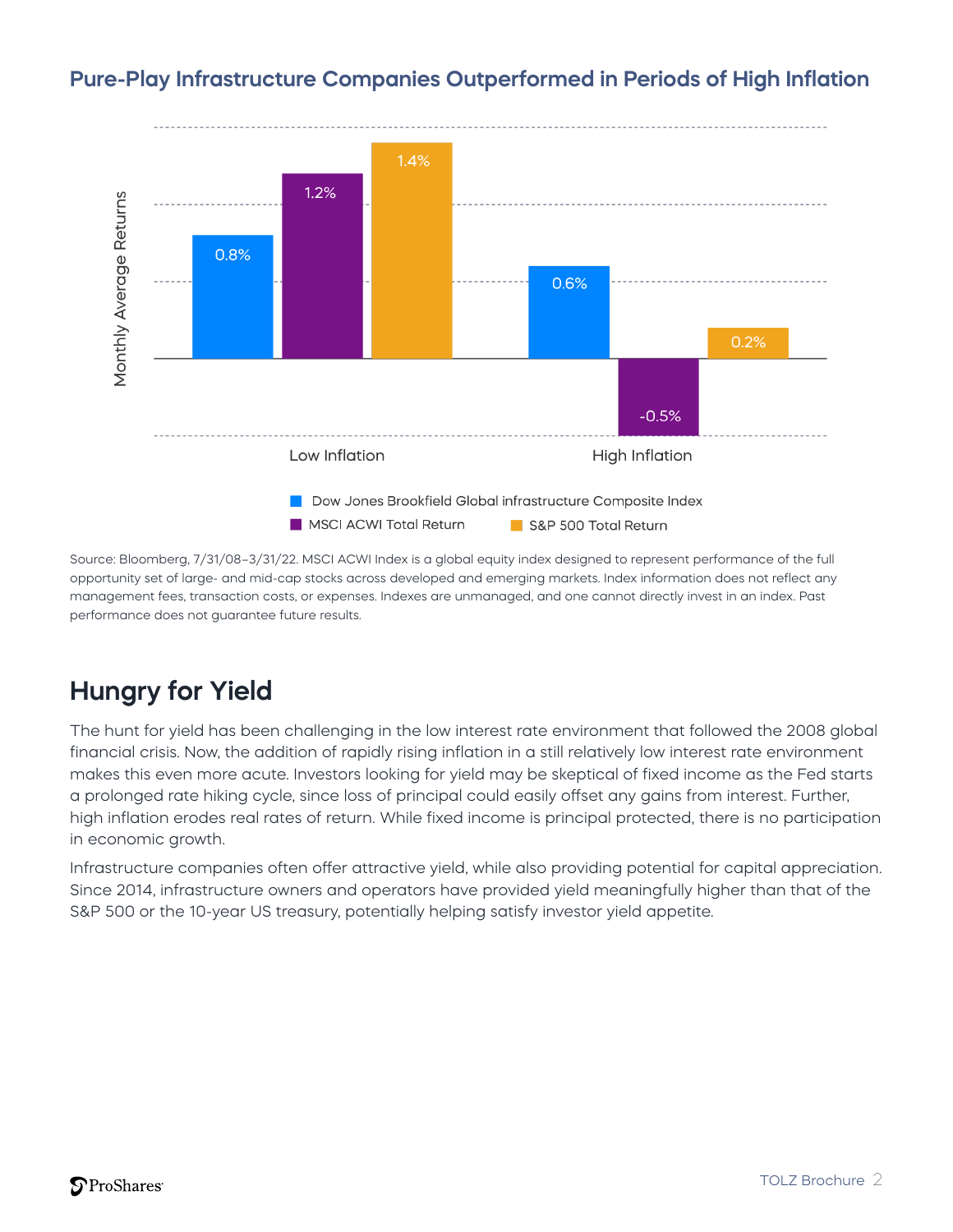

#### **Pure-Play Infrastructure Companies Have Delivered Attractive Yield**

Source: Bloomberg, 12/31/14–4/29/22. Index information does not reflect any management fees, transaction costs, or expenses. Indexes are unmanaged, and one cannot directly invest in an index. Past performance does not guarantee future results.

## **Consistent Performance Amidst Uncertainty**

Uncertainty is rising as markets grapple with implications of the Russia-Ukraine crisis, China's renewed Covid-19 lockdown strategy, higher commodity prices, supply chain bottlenecks and slowing demand. Many companies are facing margin compression as producer prices continue to rise faster than consumer prices. Recent earnings results showed sales growing faster than earnings, reflecting pressure on operations.

Against this backdrop, investors may put a premium on consistency and stability. Infrastructure owners and operators typically have long-term agreements that help deliver consistent fundamental results. Operating margins for infrastructure owners and operators are historically less volatile than the MSCI ACWI Index, S&P 500, and the S&P 500 Energy Index, providing a degree of stability in uncertain times.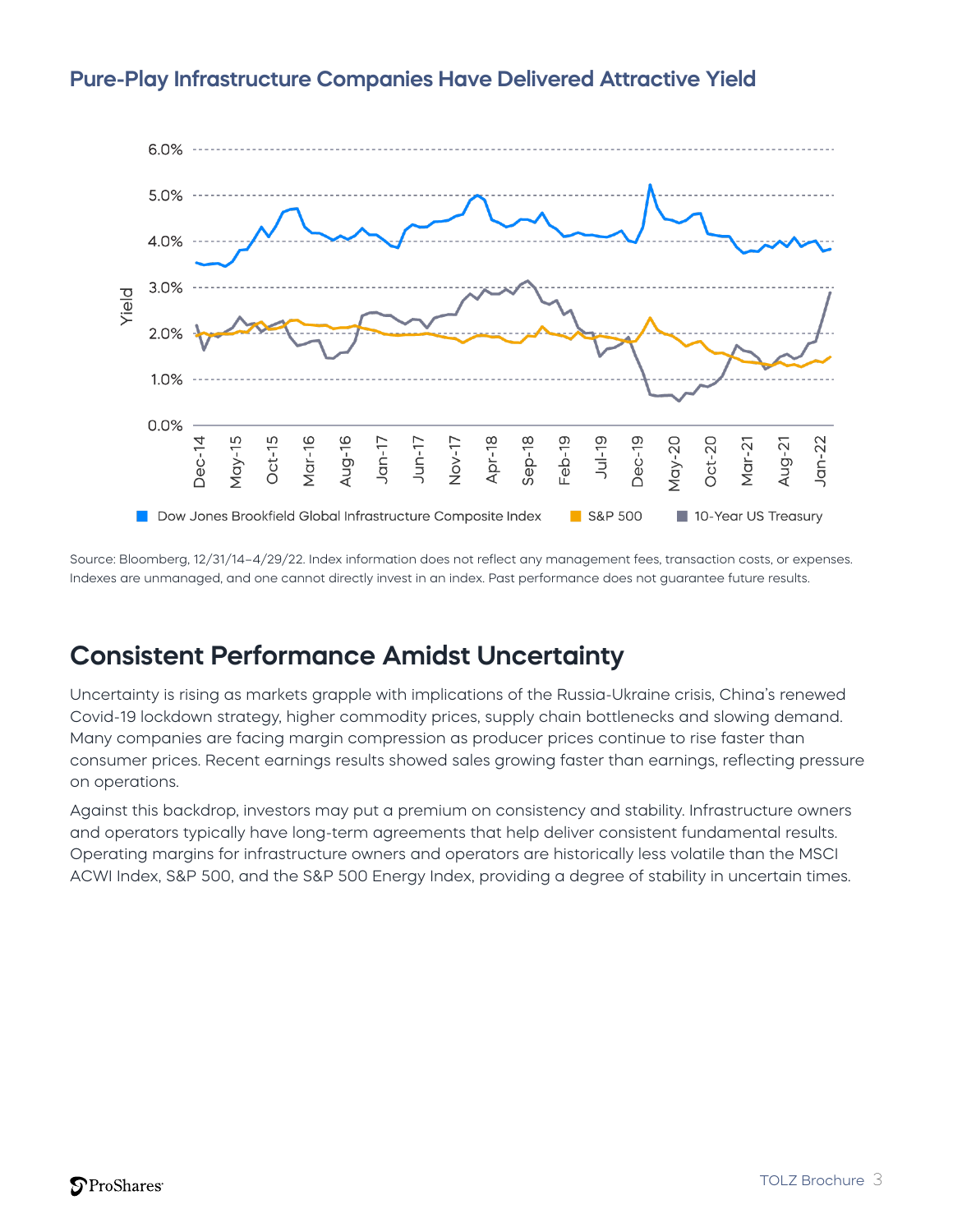

#### **Historically Consistent and Strong Operating Margins**

Source: Bloomberg, 3/31/14–3/31/22. Index information does not reflect any management fees, transaction costs, or expenses. Indexes are unmanaged, and one cannot directly invest in an index. Past performance does not guarantee future results.

## **TOLZ: The Only Pure-Play Infrastructure ETF**

ProShares DJ Brookfield Global Infrastructure ETF (TOLZ) is the only ETF to invest exclusively in pure-play infrastructure, giving investors access to the asset class's stable, attractive cash flows, high yield and potential to benefit from global growth.

TOLZ follows the Dow Jones Brookfield Global Infrastructure Composite Index. This index consists of developed and emerging markets companies that qualify as "pure-play" infrastructure companies whose primary business is the ownership and operation of infrastructure assets and derive more than 70% of their cash flows from infrastructure lines of business.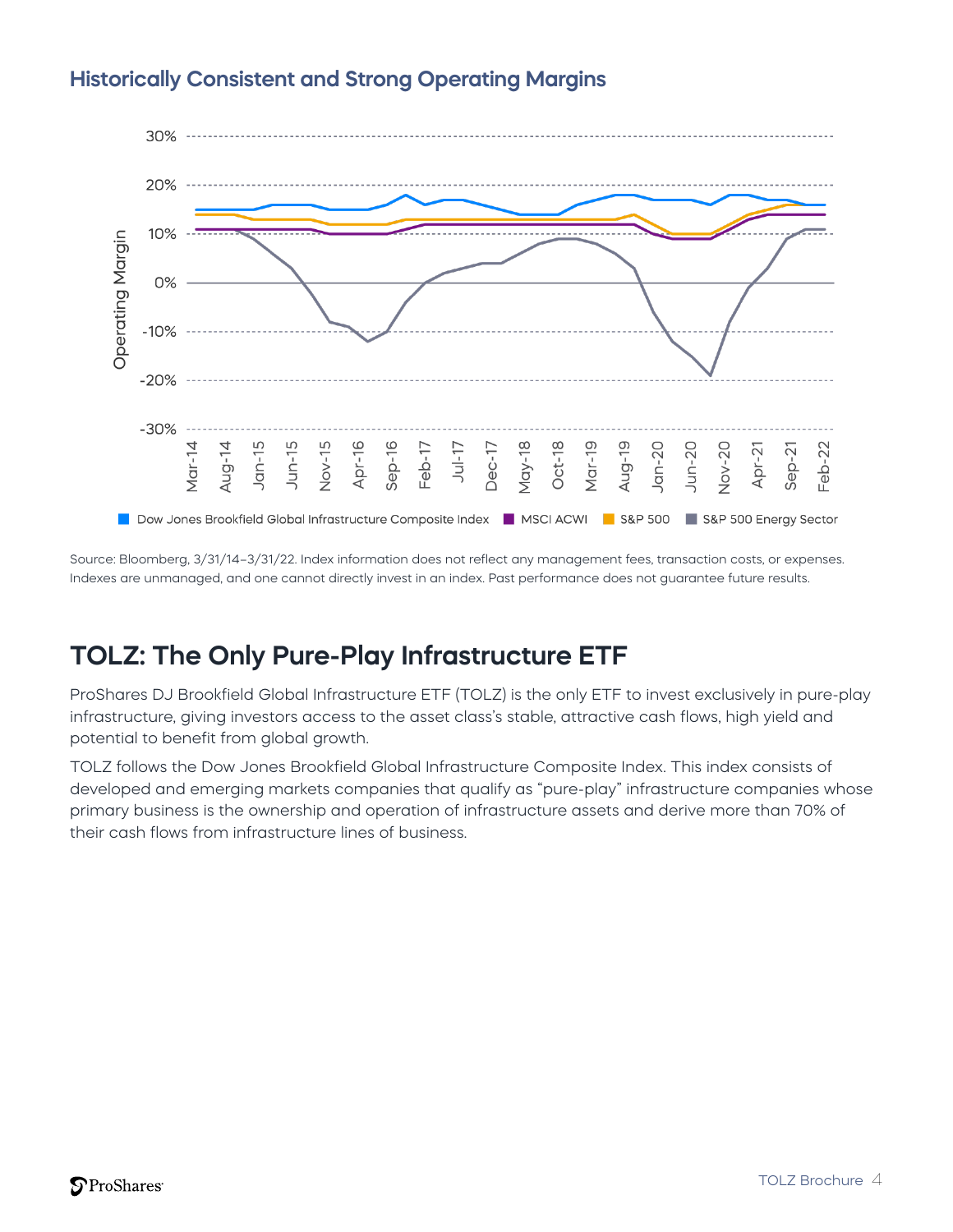## **Important ProShares**

ProShares has been at the forefront of the ETF revolution since 2006. ProShares now offers one of the largest lineups of ETFs, with more than \$60 billion in assets. The company is a leader in strategies such as dividend growth, interest rate hedged bond, thematics and geared (leveraged and inverse) ETF investing. ProShares continues to innovate with products that provide strategic and tactical opportunities for investors to manage risk and enhance returns.

#### **Have Questions?**

Financial professionals can contact ProShares at **866-776-5125** or email **info@proshares.com** for additional information about TOLZ and our other ETFs.

| Fund performance and index history<br>Fund inception 3/25/14-3/31/22 |                                   | 1-Year           | 3-Year         | 5-Year         | <b>Since Fund</b><br>Inception |
|----------------------------------------------------------------------|-----------------------------------|------------------|----------------|----------------|--------------------------------|
| <b>ProShares DJ Brookfield Global</b><br><b>Infrastructure ETF</b>   | <b>NAV</b><br><b>Market Price</b> | 18.37%<br>17.93% | 7.70%<br>7.60% | 7.00%<br>6.91% | 6.18%<br>6.15%                 |
| Dow Jones Brookfield Global Infrastructure<br><b>Composite Index</b> |                                   | 18.21%           | 7.42%          | 6.68%          | 5.86%                          |

Source: ProShares, Bloomberg.

Operating expenses are 0.46% **The performance quoted represents past performance and does not guarantee future results. Investment return and principal value of an investment will fluctuate so that an investor's shares, when sold or redeemed, may be worth more or less than the original cost. Shares are bought and sold at market price (not NAV) and are not individually redeemed from the fund. Market price returns are based upon the midpoint of the bid/ask spread at 4:00 p.m. ET (when NAV is normally determined for most funds) and do not represent the returns you would receive if you traded shares at other times. Brokerage commissions will reduce returns. Current performance may be lower or higher than the performance quoted. Standardized returns and performance data current to the most recent month end may be obtained by visiting ProShares.com.**